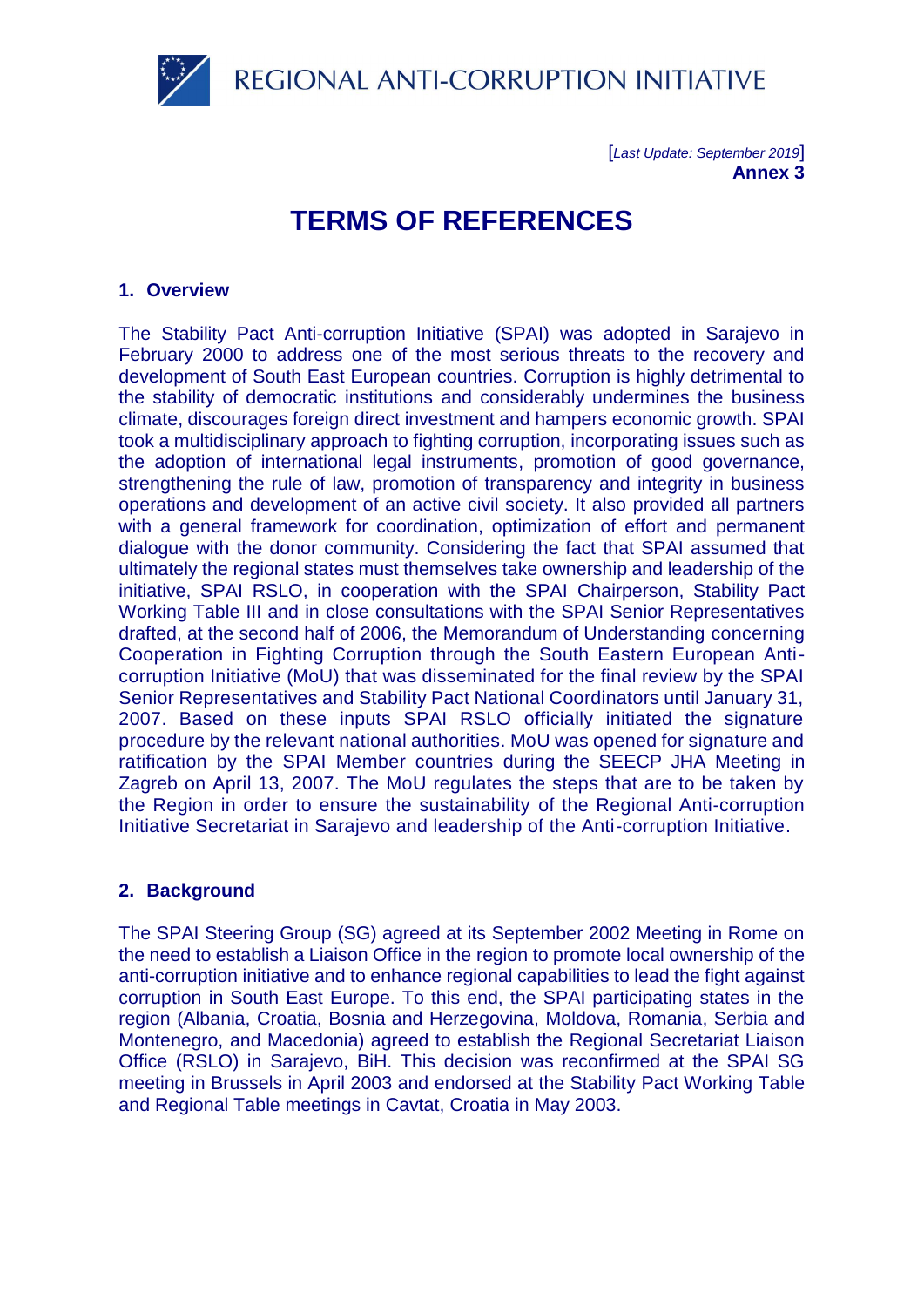

# **3. Mission**

Regional Anti-Corruption Initiative serves as a concrete and visible demonstration of the commitment of its member countries to the continuing, concerted and coordinated fight against corruption in South East Europe.

RAI's mission is to lead regional cooperation to support anticorruption efforts by providing a common platform for discussions through sharing knowledge and best practices. RAI's motto is: "We look for better anti-corruption solutions together".

The Secretariat is the executive body of RAI.

The Secretariat facilitates regional cooperation and efforts in curbing corruption in SEE region by building on existing actions, though better coordination of all efforts, and by relying on high-level political commitment. The Secretariat adopts human rights based approach and promotes anti-discrimination by promoting the impact of corruption is looked at from perspectives including gender, disability and poverty.

The Secretariat strives to:

- serve as the main focal point for regional anti-corruption cooperation in Southeastern Europe through the coordination, facilitation and dissemination of best practices and lessons learned as well as through the interaction and coordination among member states and between member states and other international partners;
- act as a regional Anti-corruption Resource Center for the countries of SEE region; and
- enable a better integration and implementation of the international legal instruments concerning the prevention and fight against corruption.

# **4. Specific Objectives**

Secretariat stipulates its specific objectives in the Work Plan that is developed every two years and is subject of approval of the RAI Steering Group. The Work Plan represents a compilation of national needs, regional demands and international commitments of RAI member countries. Its intention is to set Secretariats' strategic direction and to inform the wider anti-corruption community and all the stakeholders.

The Specific Objectives stipulated in the Work Plan are a product of joint efforts of Secretariat and the representatives of its member countries and observer countries alike. In the development of the Specific Objectives Secretariat also consults with its partner organizations and stakeholders.

RAI is a gender aware organization by committing to upholding fundamental rights and freedoms guaranteed by the European Convention on Human Rights and other relevant internationally recognized standards. The Secretariat is committed to ensuring that all programmatic and organizational endeavors of the Secretariat are gender sensitive.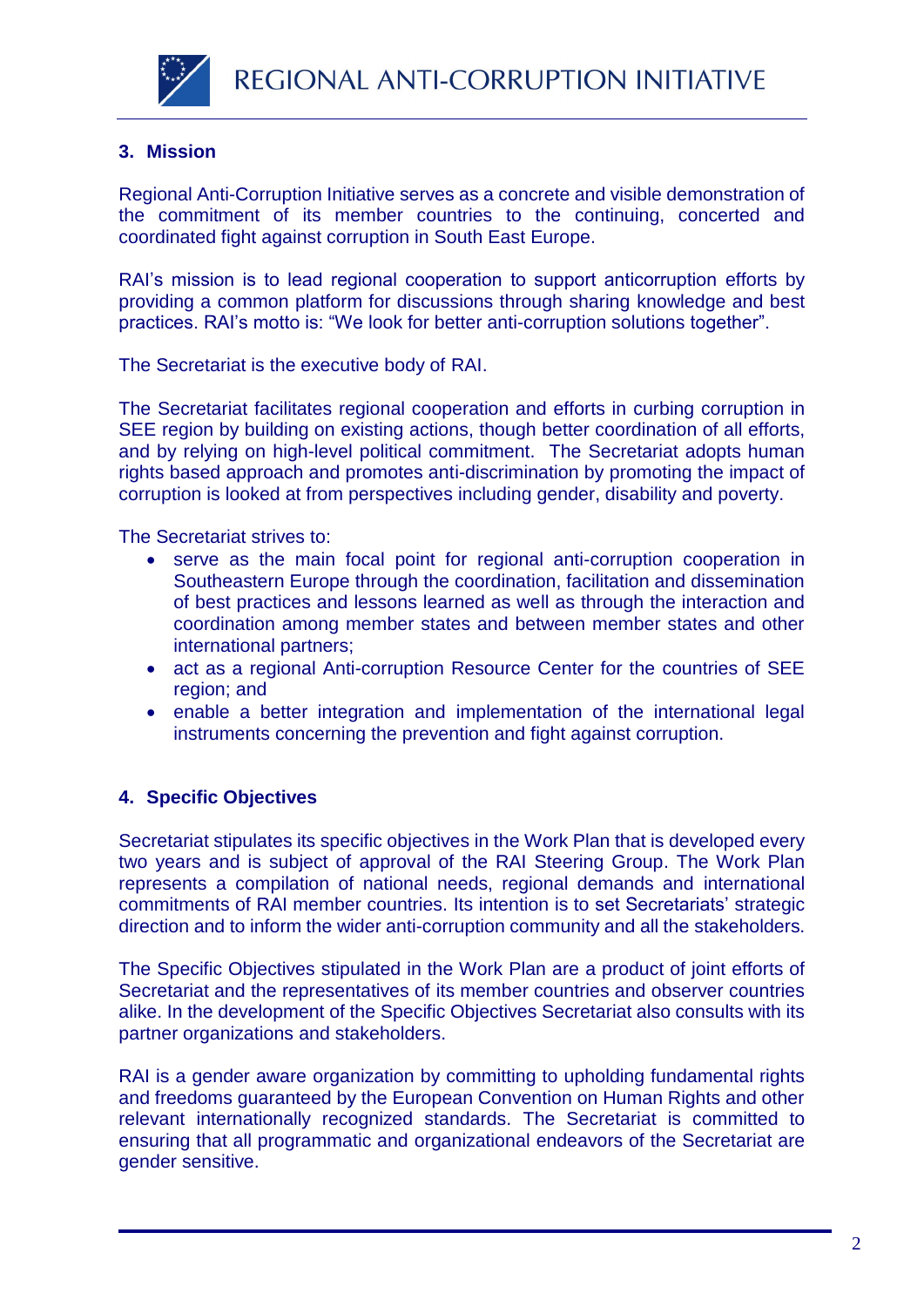

In addition to the stated strategic commitments, Secretariat dedicates itself to exploring its environment and look for other anti-corruption endeavors in the SEE region. The Secretariat is committed to avoiding overlapping and ensuring synergies with comparable activities and processes implemented by different international organizations, beneficiaries and stakeholders.

RAI Secretariat keeps abreast of its Specific Objectives its Observers, thus strengthening collaboration and ensuring the best use of possible avenues of cooperation.

The Secretariat is a multidisciplinary regional Anti-corruption Resource Center and network for information and expertise exchange by providing a platform of interaction among relevant regional and international actors.

The Secretariat takes responsibility for SPAI RSLO historical records, files, facilities and infrastructure.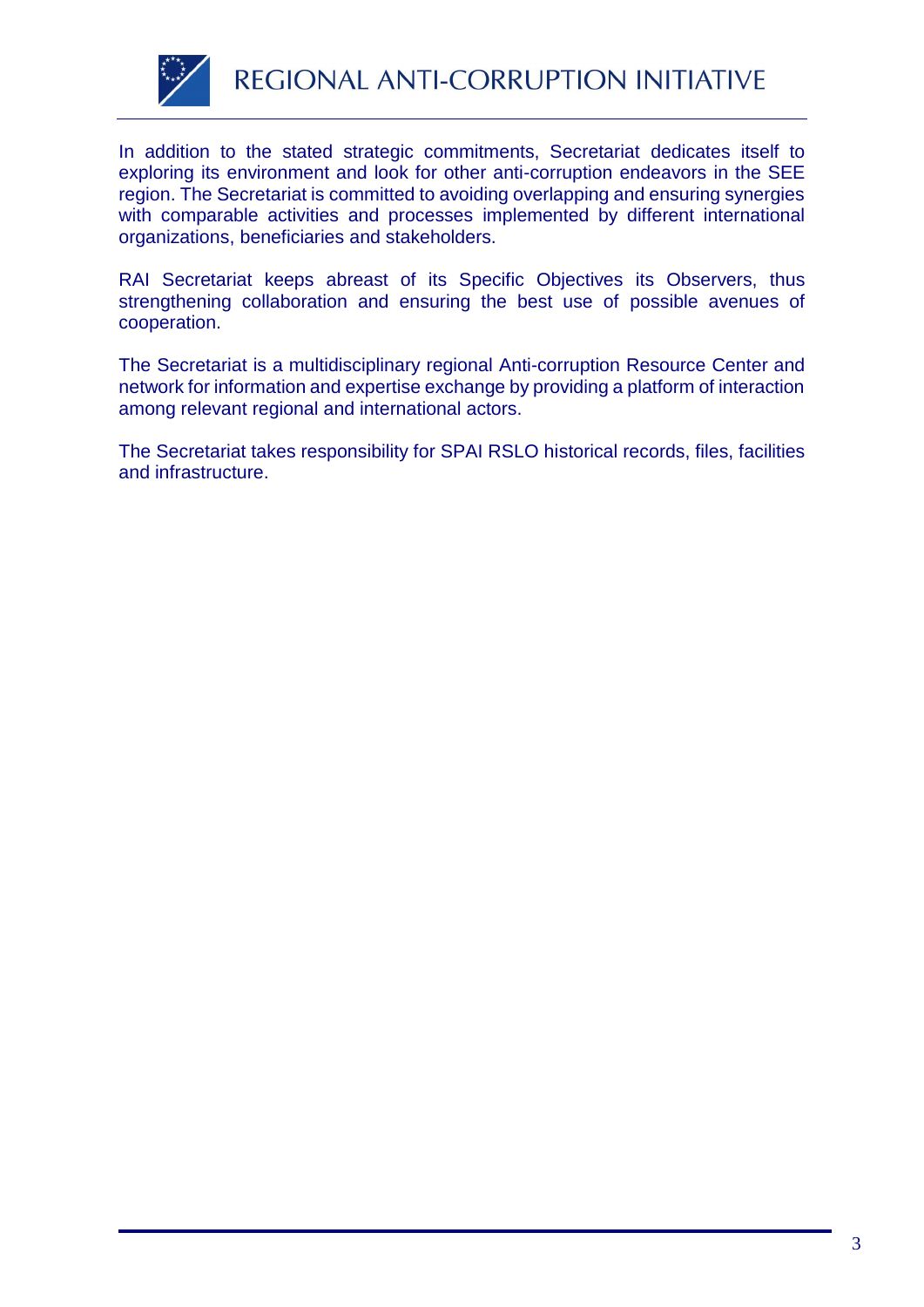



# **5. Human Resources**

As stipulated in Chapter 2 of Office Policies Manual, the Secretariat structure is composed of two levels, core level and operational level staff.

Core level positions include international staff: Head of Secretariat with executive powers, and Senior Anti-corruption Adviser, and resident staff: Chief Finance and Operations Officer, and Chief Programme and Communications Officer.

Project /Operational level positions are not considered core staff and include: Anticorruption Expert(s), Finance and Administration Assistant(s) and Project Officer(s). Recruitment of project/operational level staff will be subject to organizational needs and available funding.

The content of both core and project/operational level job descriptions is based on the assumption that the Secretariat has proper staffing to address all functions. If not, the core staff also handles the operational level activities.

In addition, the Secretariat offers Internship Program. The program is opened to all applicants, with candidates from the member countries having a priority.

The Secretariat could also benefit from the offers of the international partners to assist with specialized experts in implementing specific projects. International experts could be seconded to the Secretariat in addition to the core staff members.

All Secretariat staff shall be appointed through open, fair and transparent recruitment process ensuring the principle of equal opportunities. All member states shall have the opportunity to be represented in the Secretariat.

Recruitment of core international staff is a shared responsibility of Steering group, Chairperson and Secretariat, and the process selection shall be carried out as described in the Office Policies Manual. Initial appointment for the Head of the Secretariat and Senior Anti-corruption Adviser will be for two years, subject to renewal upon approval by the Steering Group.

Secretariat's staff shall be subject to annual performance evaluation. Chairperson shall conduct annual performance evaluation of the Head of the Secretariat. Head of the Secretariat shall conduct annual performance evaluation of other core and project/operational staff members. All performance evaluation reports shall be shared with the Steering Group and shall be kept in personnel file.

The salary for the Secretariat staff shall be based on Bosnia and Herzegovina's market conditions for professional staff in comparable positions. The Secretariat, on behalf of the local staff, shall make mandatory pension and disability insurance, health and unemployment insurance, and related salary tax contributions in accordance with the local laws. The health insurance shall be provided to local staff, international staff and international staff's dependants. All staff members and the Chairperson shall be entitled to travel health insurance. The payments related to the staff can be done from contributions by both donors and member states.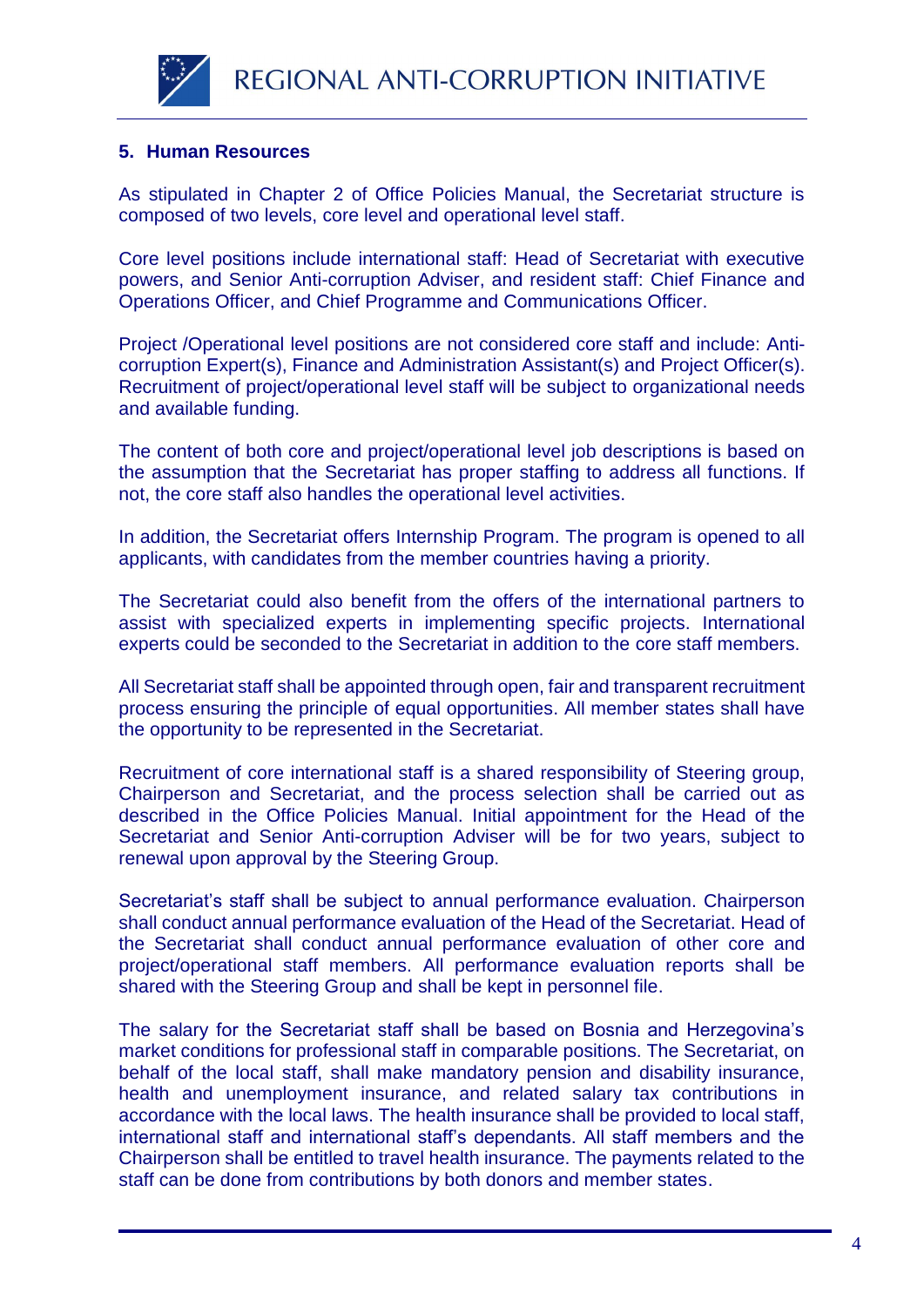

Under reserve of a new agreement with the hosting country, the legal status of the Secretariat's staff will be governed by the provisions of the Agreement made between the Government of Bosnia and Herzegovina (BiH) and the Stability Pact, signed in Brussels on September 15, 2003. BiH nationals will not enjoy any form of privileges or immunities normally accorded to the diplomatic or administrative and technical (A&T) staff of an embassy or international organization. Foreign experts seconded to the Secretariat may be administratively assigned to the contributing states' missions in Sarajevo and may derive diplomatic or A&T status on that basis.

International positions within Secretariat cannot be held by a country which held the position in the previous term. One country cannot represent both positions of international staff of Secretariat at the same time. The same principle applies for the Chairperson and Head of the Secretariat positions.

# **5.1.Core staff**

# **5.1.1. Head of Secretariat**

# *Position Description*

The Head of Secretariat provides leadership and sets the direction of RAI Secretariat's strategic and policy development. The incumbent represents the Secretariat and promotes the achievements of RAI and its member states. He/she has the executive authority for Secretariat's operations and programmes. The incumbent is a core member of the Secretariat and reports to and maintains open communication with RAI Steering Group and the Chairperson.

# *Main Duties and Responsibilities*

Strategic leadership:

- Implements the mandate and the mission of the Regional Anti-corruption Initiative;
- Maintains close strategic dialogue with RAI Member States, Observers, regional and international organisations, CSOs and other counterparts and stakeholders;
- Submits Secretariat Work Plans and Work Plan Evaluation Reports to the Chairperson and the Steering Group for review and adoption;
- Acts as a spokesperson of the organisation and represents the organisation in meetings with the governments, regional and international organisations and CSOs;
- Proposes strategic direction and strategic objectives of the Regional Anticorruption Initiative to the Steering Group;
- Ensures RAI's focus on priority areas in anti-corruption in the SEE region and provides expert advice and recommendations;
- Has a pivotal role in cooperating with law enforcement, preventive, judicial and other anti-corruption bodies in member states, observers and other RAI partner states;
- Promotes RAI values.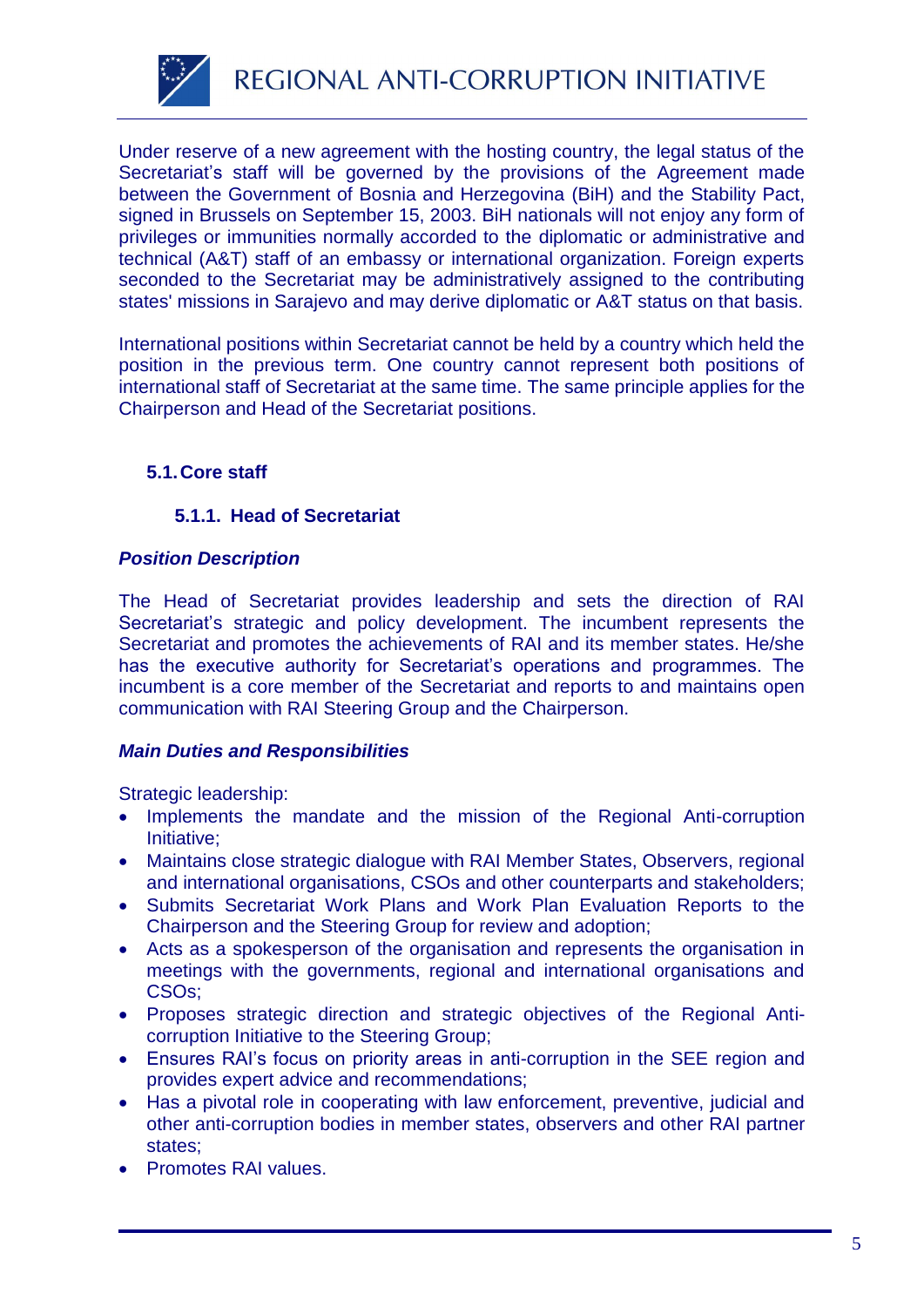

# Management:

- Performs overall direction, supervision and management of the Secretariat;
- Exercises executive authority with regard to finances, staff operations, and staff management;
- Oversees the Secretariat's programmatic aspects inclusive of monitoring and reporting;
- Keeps the RAI Steering Group and Chairperson fully informed of all significant operational, financial and other matters relevant to the Organisation;
- Strengthens the organisation's capacities by further development of organisational policies, promoting professional growth and expending the scope of operations;
- Establishes and maintains a framework for the delegation of tasks and responsibilities to maximize resource allocation and utilization;
- Coordinates expertise and policy aspects of the Secretariat with other professional organisations, projects and stakeholders to ensure synergies and avoid overlapping;
- Adheres to standards and rules of conduct associated with the position.

People management:

- Creates a culture of continuous improvement and provides direction, quidance and support to assist in performance improvement and the accomplishment of business objectives;
- Leads and creates an inspiring, motivating and high performing team environment with regular, honest and open communication;
- Recognizes successful performance by rewarding individual and team accomplishments;
- Supports the development of individuals to help improve their performance and develop their career;

Performs other specific tasks relevant to the work of the Secretariat and the level of authority as required.

- A citizenship of a Regional Anti-corruption Initiative's member country;
- University degree in Law, Criminal Justice, Political Science, International Relations or a related field;
- At least seven years of professional experience in law, law enforcement, legislative, judicial or related anti-corruption fields with at least two years of experience at executive positions with knowledge of and experience in SEE region;
- Expert level experience with international organizations or bodies with anticorruption competences;
- Demonstrated experience in working with different stakeholders: government institutions, public officials, international organizations, and civil society in the SEE region:
- Familiarity with the political, social, economic and security landscape in South East Europe;
- Knowledge of human resource management;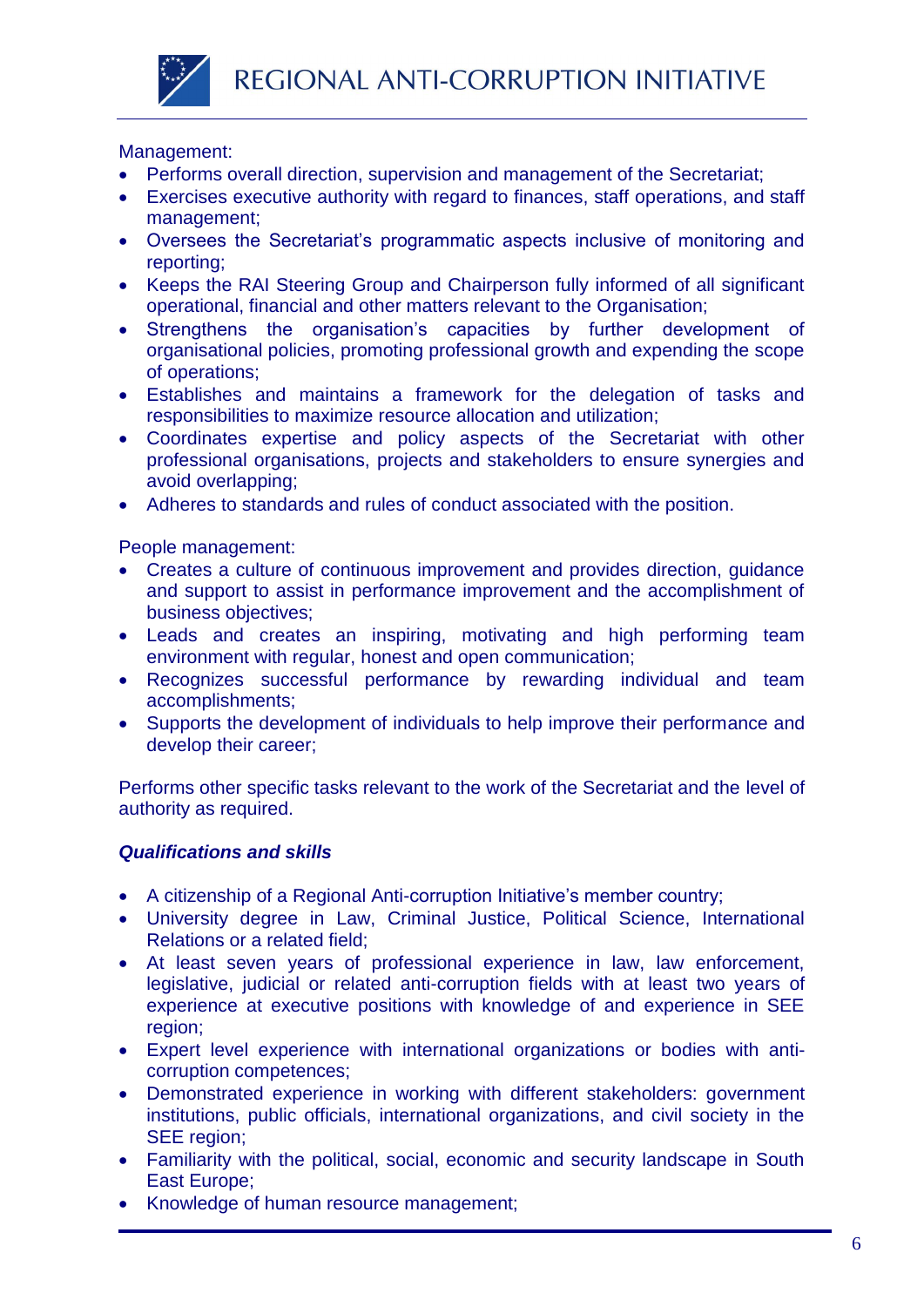

- Fluency in English both written and oral and at least one other language of the region;
- Computer literacy.

- Setting the strategic direction of the Secretariat in response to the needs of relevant stakeholders;
- Developing people to improve their performance and fulfil their potential;
- Motivating people to achieve efficiency in working towards the team and organization's goals and deliverables;
- Acting proactively and to respond positively, creatively and constructively to changing situations and new demands;
- Demonstrating political sensibility and distinguish the complexity of interests in a multi-stakeholder environment.
- Excellent communication, planning and organizational skills.

# *Values*

- Demonstrate integrity by modelling the universal and EU values and ethical standards;
- Display cultural, gender, religion, race, nationality and age sensitivity;
- Treat all people fairly without favouritism.

# **5.1.2. Senior Anti-corruption Adviser**

# *Position Description*

Under the direct supervision of the Head of Secretariat, the Senior Anti-corruption Adviser leads expertise and policy aspects of the Secretariat and he/she is responsible for providing legal and law enforcement expertise on anti-corruption to the Head of the Secretariat, and to the Chairperson and the Steering Group, and establishing and maintaining relations with law enforcement, preventive, judicial and other anti-corruption bodies in member states, other RAI partner states, representatives of international organizations, and non-governmental organizations. The incumbent is a core member of the Secretariat.

# *Main Duties and Responsibilities*

Expertize:

- Has a lead expert role in development of the Organization's Work Plan and implementing the objectives and activities stipulated by the Work Plan;
- Cooperates with law enforcement, preventive, judicial and other anti-corruption bodies in member states, observers and other RAI partner countries;
- Provide expert advice and input in formulating and implementing the strategic direction and strategic objectives of the Regional Anti-Corruption Initiative;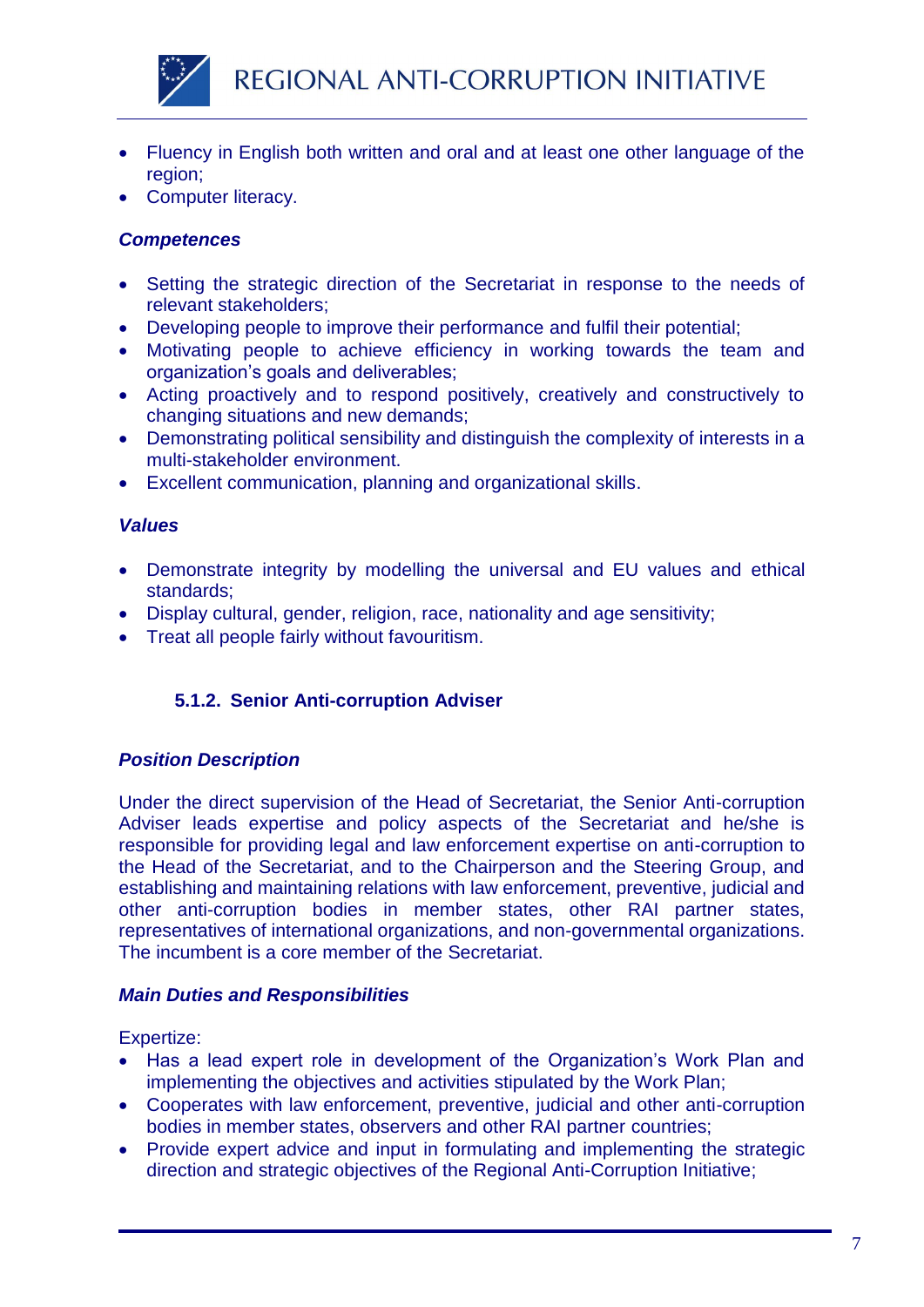

- Participates, in close cooperation and coordination with the Chief Program and Communications Officer, in the development and drafting of project proposals;
- Provides expertise and drives policy development elements of projects and programs;
- Is responsible for technical advice and guidance on anti-corruption and for technical contributions to regional training programs conducted by RAI;
- Participates and represents the Secretariat in anti-corruption events, as required.

# Partnerships:

- Has a pivotal expertize role in establishing and maintaining relations with other international and regional organizations, non-governmental organizations, and other stakeholders dealing with anti-corruption;
- Supports the organization and participates in meetings with donors and partners.

# Management:

- In the absence of Head of the Secretariat, assumes role of the Acting Head of Secretariat;
- Supervises, provides guidance and know-how to RAI interns, and assesses their achievements.

Performs other specific tasks relevant to the work of the Secretariat and the level of authority as required.

In addition, performs all tasks relevant to the position of the Anti-corruption expert(s), in cases of non-recruited or absence of anti-corruption expert(s) at the operational level.

# *Qualifications and skills*

- A citizenship of a Regional Anti-corruption Initiative's member country;
- University degree in Law, Criminal Justice, Political Science or Security studies;
- Five years of professional experience in law, law enforcement or related anticorruption field;
- Expert level experience with international organizations or bodies with anticorruption competences;
- Solid knowledge with UN, OECD, European Commission, and Council of Europe standards related to anti-corruption;
- Fluency in English both written and oral and at least one other language of the region;
- Computer literacy.

# *Competences*

- Ability to develop and maintain partnerships, internally and outside the organization;
- Be able to act proactively and to respond positively, creatively, and constructively to changing situations and new demands;
- Have strong organizational skills and be capable of initiative and innovation;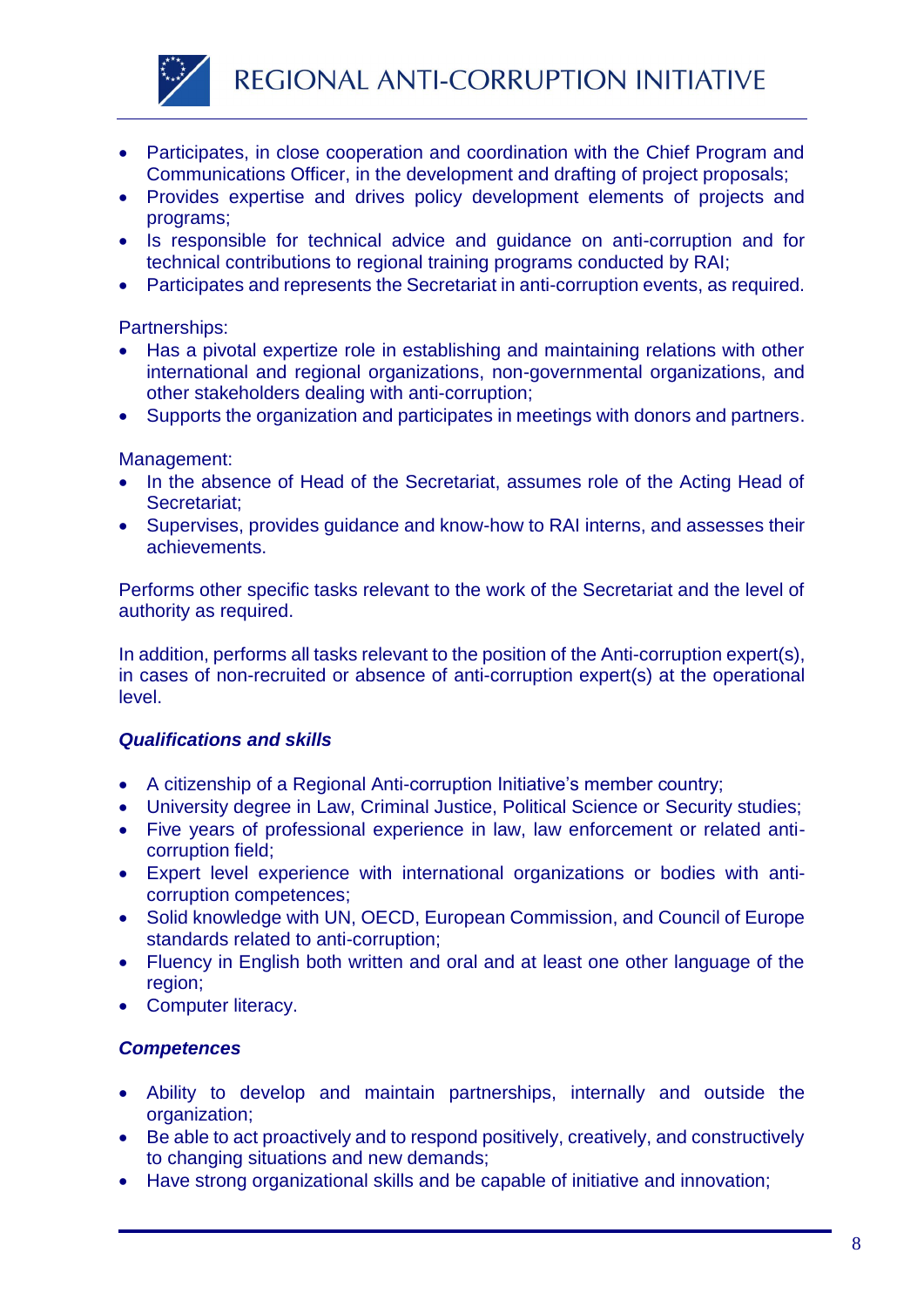

 Work well independently and in teams to achieve collective goals through active participation.

# *Values*

- Demonstrate integrity by modelling the universal and EU values and ethical standards;
- Display cultural, gender, religion, race, nationality and age sensitivity;
- Treat all people fairly without favouritism.

# **5.1.3. Chief Financial and Operations Officer (CFO/CFOO)**

#### *Position Description*

Under the direct supervision of the Head of Secretariat, the Chief Financial and Operations Officer proposes financial policy of the Organization, maintains efficient and effective financial and operating systems and processes, high service levels and continuously seeks to improve resource utilization. The incumbent has senior responsibility for financial management, operations, administrative, HRM and procurement management. The incumbent is a core member of the Secretariat.

#### *Main Duties and Responsibilities*

Financial Management:

- Oversees the work of the finance function as a whole to ensure that all activities related to the financial management, accounting and record-keeping of the Secretariat, including the preparation of operational and programmatic budgets and financial reports to the Steering Group and donors are conducted;
- Responsible for the accuracy and reliability of financial information, and compliance with organization and donor requirements;
- Participates and represents the Secretariat in inter-agency discussions and meetings in respect of general administrative and logistical issues and financial arrangements, systems and procedures which affect the operations.
- Initiates development of internal policies concerning accounting, financial controls and risk management.

Audit, Compliance and Internal Controls:

- Ensures all audits and evaluations are carried out on time, in line with relevant laws, internal and donors' financial policies and compliance requirements;
- Ensures proper internal and donor reporting on financial and operational issues;
- Provides guidance and clarification to staff on Secretariat's office policies;
- Formulates and proposes appropriate control procedures and systems to safeguard Organization's resources;
- Monitors the financial performance of the Secretariat.

Human Resource Management:

 Develops and proposes internal human resources policies, protocols and procedures;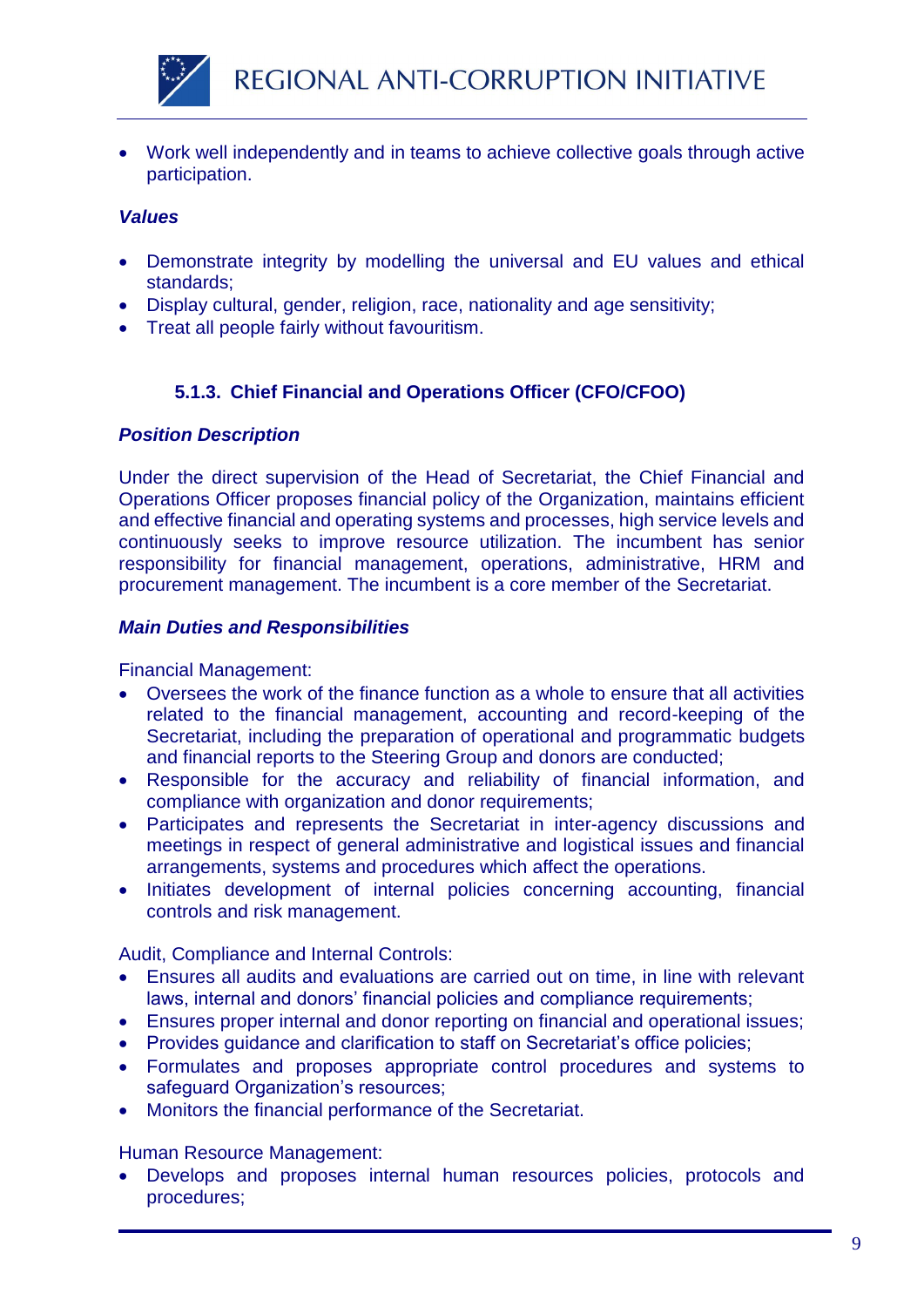

 Facilitates and oversees human resources management activities including: recruitment, selection, hiring, performance and development, administering all types of contracts related to staff, temporary staff and interns, maintaining personnel files of staff members and temporary staff, ensuring their confidentiality, and ensuring that all employees have contracts and job descriptions.

Procurement Management:

- Provides advice and guidance on the application of the procurement and contracting policies;
- Ensures that procurement and contracting activities are conducted in compliance with the organization/donor requirements, with adherence to the transparency, accountability, efficiency and value for money aspects.

Administration management and support:

- Develops and administers operational and administrative policies, standards and practices;
- Provides expert and timely advice and recommendations on all aspects of the administrative support.

Performs other specific tasks relevant to the work of the Secretariat and the level of authority as required.

In addition, performs all tasks relevant to the position of the Finance and Administration Assistant(s), in cases of non-recruited or absence of finance and administration assistant(s) at the operational level.

- A citizenship of Bosnia and Herzegovina;
- University Degree (240 ECTS period) in public or business administration, management, finance, accounting or economics;
- At least five years of experience in similar role preferably in not-for-profit sector with at least two years of professional experience in financial planning, budgeting, accounting, and reporting, internal control in international organisations with knowledge of and experience in SEE region;
- Experience in financial management of multi donor-funded projects;
- Knowledge of relevant local laws, regulations, guidelines and administrative best practices related to non-profit management;
- Knowledge of fundraising, business development, grant applications and other development activities;
- Knowledge of human resource management principles and concepts;
- Professional fluency in English both written and oral;
- Computer literacy, with ability to use and knowledge of financial/accounting software(s).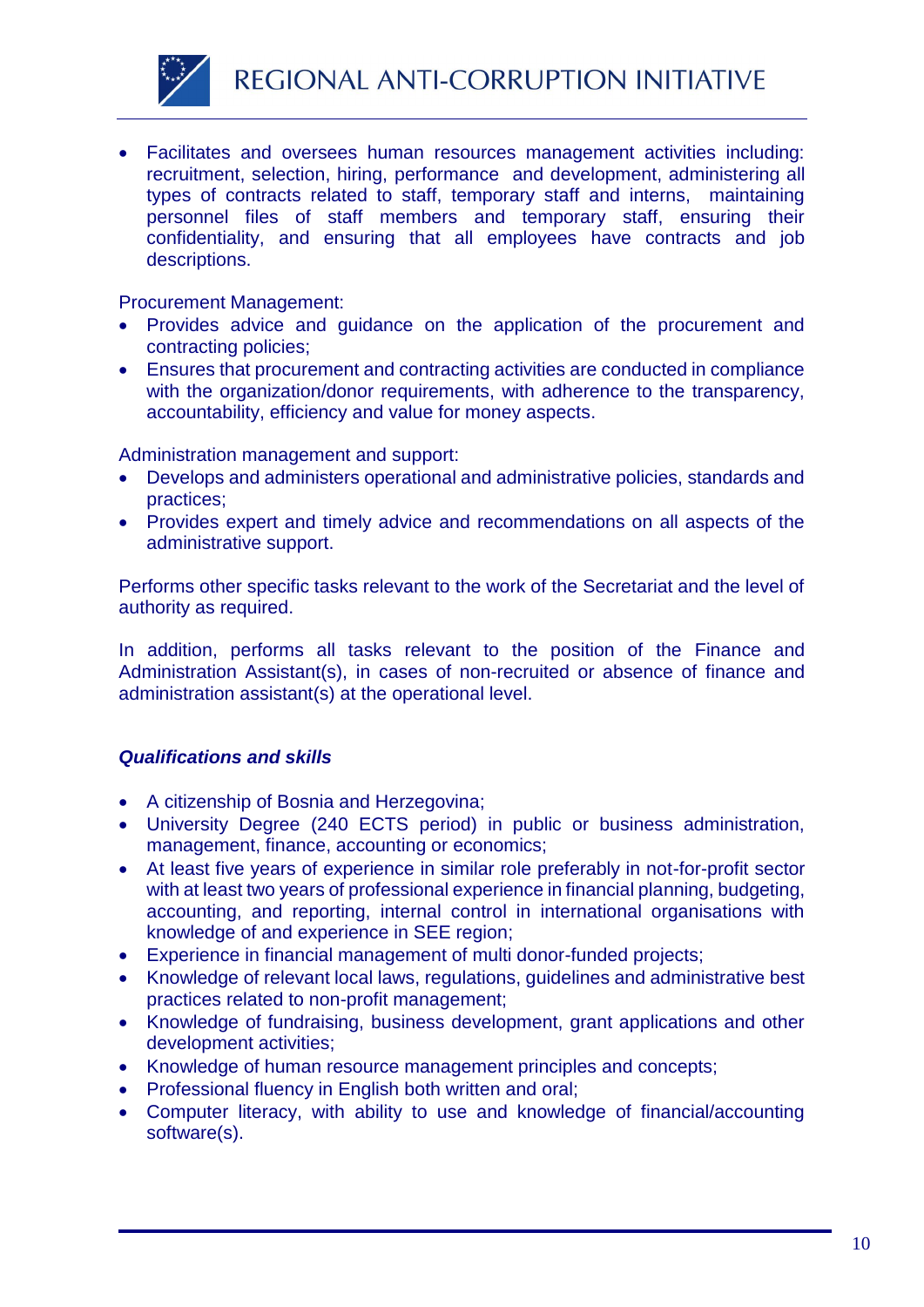

- Excellent communication, planning and organizational skills with ability to maintain confidentiality in all aspects of work;
- Ability to work in demanding environment and within limited time frames, with strong attention to detail;
- Ability to set high quality standards and striving for continuous improvement;
- Ability to set goals and priorities, and assess actions and resources needed to achieve them;
- Ability to detect and solve problems by recognizing important information and link various data.

# *Values*

- Demonstrate integrity by modelling the universal and EU values and ethical standards;
- Display cultural, gender, religion, race, nationality and age sensitivity;
- Treat all people fairly without favouritism.

# **5.1.4. Chief Program and Communications Officer**

# *Position Description*

Under the direct supervision of the Head of Secretariat, the Chief Program and Communications Officer proposes program and communications policies of the Organization, maintains efficient and effective programme and communications processes, high service levels and continuously seeks to improve resources utilization. The incumbent has senior responsibility for management of the programmatic aspects of the organization, projects operations, partnerships facilitation and internal and external communication policies. The incumbent is a core member of the Secretariat.

# *Main Duties and Responsibilities*

Programming:

- Proposes RAI's Program strategy and standards, and provides general oversight of the Secretariat's program activities;
- Provides expert and timely advice and recommendations on all programme related matters;
- Facilitates development of Secretariat's Work Plans, monitors their implementation, and prepares Progress Reports;
- Facilitates development of project proposals and concept papers inclusive of process planning and change management;
- Assists Chief Financial and Operations Officer with formulating project budgets, as well as with receipt of new grants, and compliance with financial reporting procedures;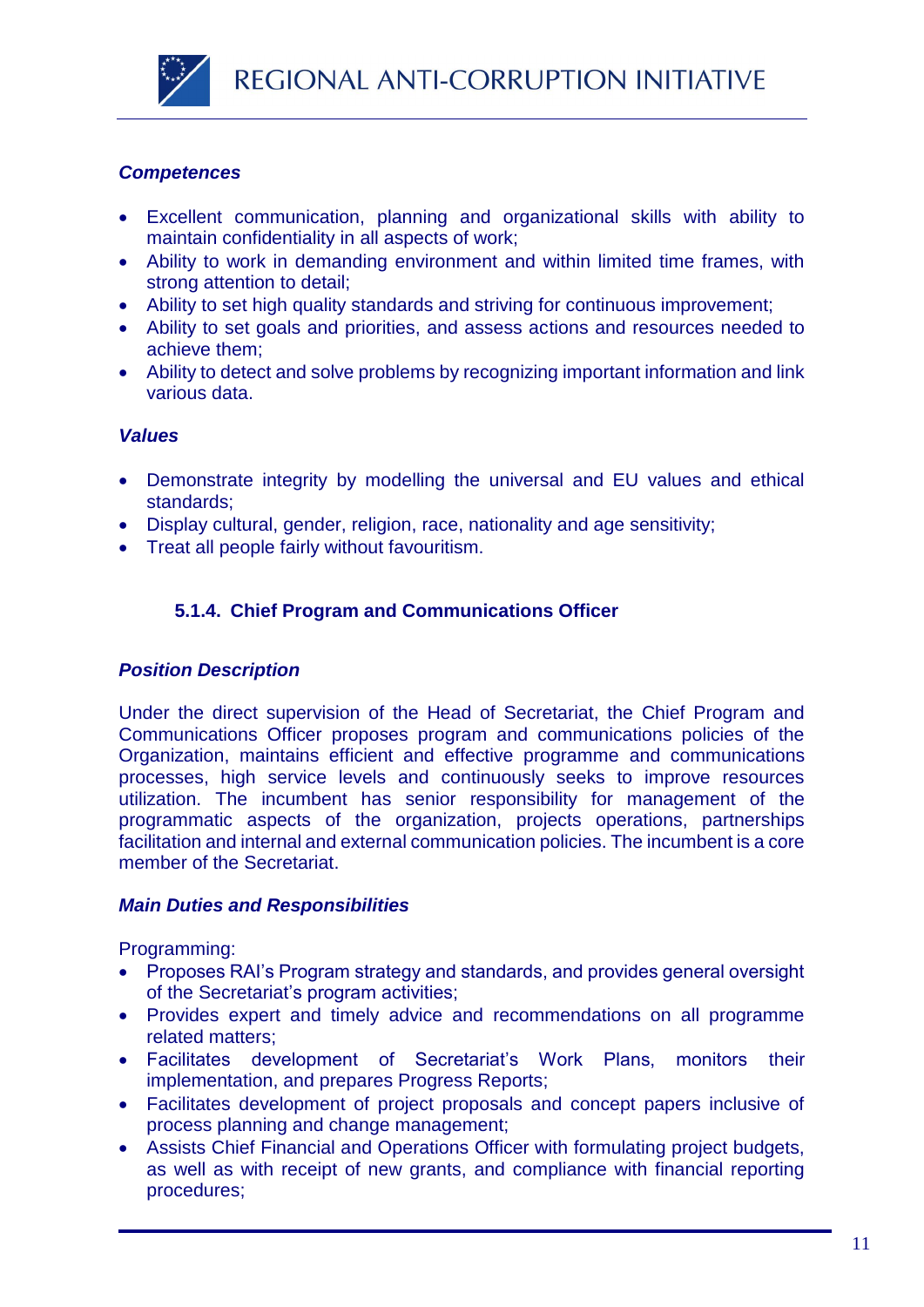

- Leads internal organisational planning sessions on regular basis;
- Represents the Secretariat in project and funding negotiations and discussions with the donors, partners, stakeholders and beneficiaries.

# Monitoring and Evaluation:

- Leads development of policies concerning monitoring, project-related metrics;
- Identifies potential problems and advises mitigation measures and actions;
- Ensures efficient and timely monitoring and reporting for all Secretariat's projects;
- Ensures compliance with donor and partners reporting rules and procedures.

#### Fundraising:

- Develops fundraising plan, identifying targets to be completed within specific timeframe;
- Ensures a stable revenue flow for the implementation of the Work Plan and programmatic budget of the Secretariat.

#### Communications:

- Leads development of internal and external communication policies;
- Provides expert and timely advice and recommendations on internal and external communications;
- Promotes RAI's impact on curbing corruption at the regional and national level by ensuring adequate visibility of Secretariat's achievements and actions.

#### **Partnerships**

 Builds, manages and strengthens relationships and partnerships with RAI's counterparts in members states, other regional and international organisations, donors and civil society by pursuing strategic and policy dialogue.

#### **Gender**

- Leads development of policies concerning gender mainstreaming and human right approach;
- Ensures compliance of all staff and projects to adopted gender mainstreaming and human rights policies;
- Acts as a Gender Focal point of the Secretariat.

Performs other specific tasks relevant to the work of the Secretariat and the level of authority as required.

In addition, performs all tasks relevant to the position of Project Officer(s), in cases of non-recruited or absence of project officer(s) at the operational level.

- A citizenship of Bosnia and Herzegovina;
- University degree (240 ECTS period)in Management, Economics, Development, Public Administration or a related field;
- At least 5 years of work experience in a similar role, preferably with an international organization, in a job related field with at least three years of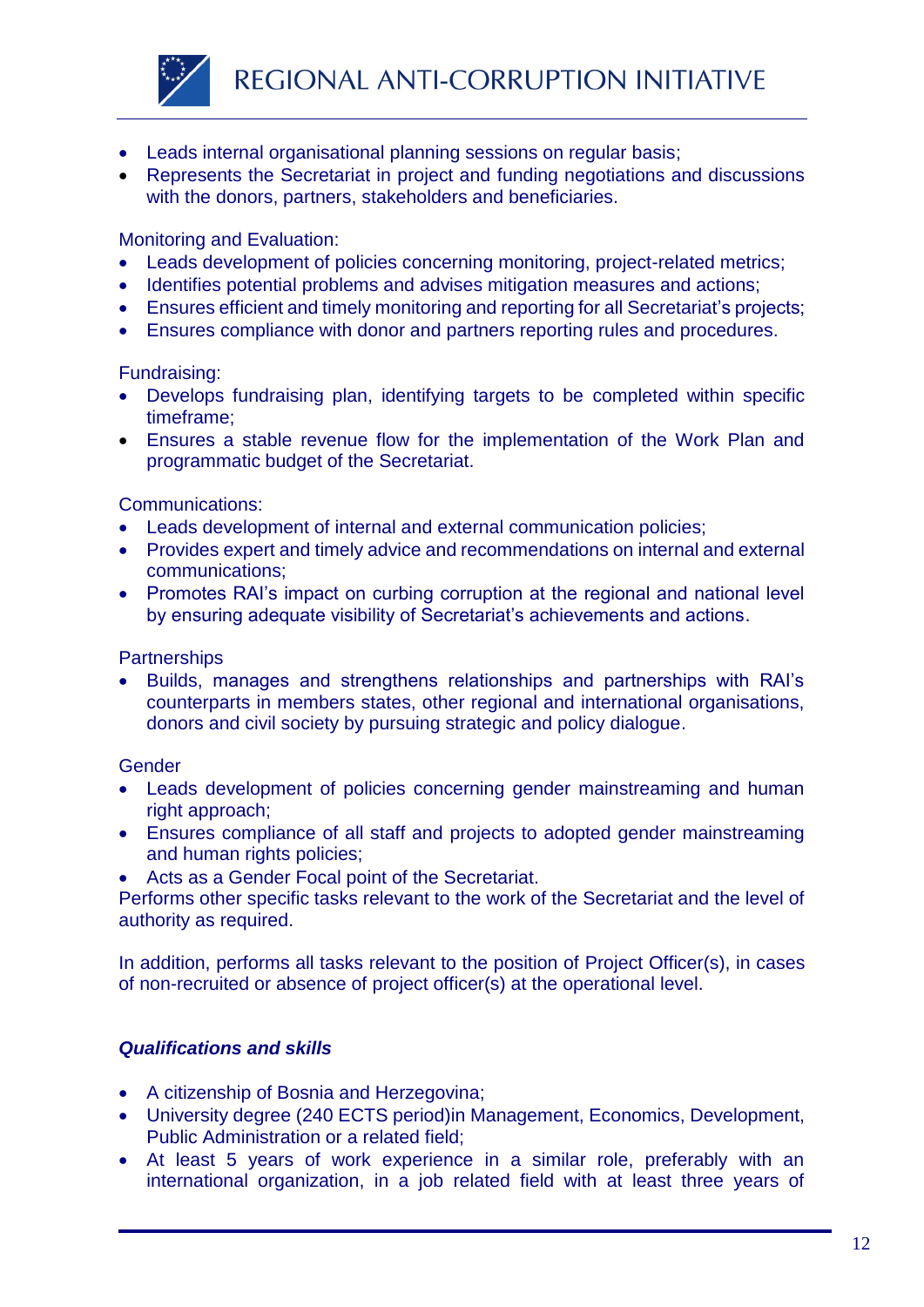

professional experience in projects development, project monitoring and reporting, with knowledge of and experience in SEE region.

- Experience in multiple-donor project management;
- Experience in writing funding proposals and project reports as well as familiarity with drafting or managing budgets and/or other financial procedures;
- Demonstrated experience in working with different stakeholders: government institutions, public officials, international organizations, and civil society in SEE region;
- Fluency in English both written and oral;
- Computer literacy (with ability to operate Content Management System would be considered an advantage);
- Experience in communication relevant to public relations and promotion in the public sector.

# *Competences*

- Ability to communicate effectively, both orally and in writing, with managers, colleagues, partners and beneficiaries, conveying information clearly, accurately, and in a timely manner;
- Ability to present ideas and plans clearly using the available resources;
- Ability to act proactively and to respond positively, creatively, and constructively to changing situations and new demands;
- Ability to develop and maintain partnerships and coalitions, internally and outside the organization;
- Ability to negotiate maximum results from meetings and reach compromises and agreements.

# *Values*

- Demonstrate integrity by modelling the universal and EU values and ethical standards;
- Display cultural, gender, religion, race, nationality and age sensitivity;
- Treat all people fairly without favouritism.

# **5.2.Project/Operational Staff**

Position titles, descriptions, duties, responsibilities, as well as the qualifications and skills needed for the project/operational staff may be adjusted to specific project needs, as required.

# **5.2.1. Anti-corruption Expert(s)**

# *Position Description*

Under the supervision of the Senior Anti-corruption Adviser and the executive authority of the Head of Secretariat, the Anti-corruption Expert is responsible for implementation of project(s) by providing legal and law enforcement expertise on anti-corruption, and support establishing and maintaining relations with law enforcement, preventive, judicial and other anti-corruption bodies in member states,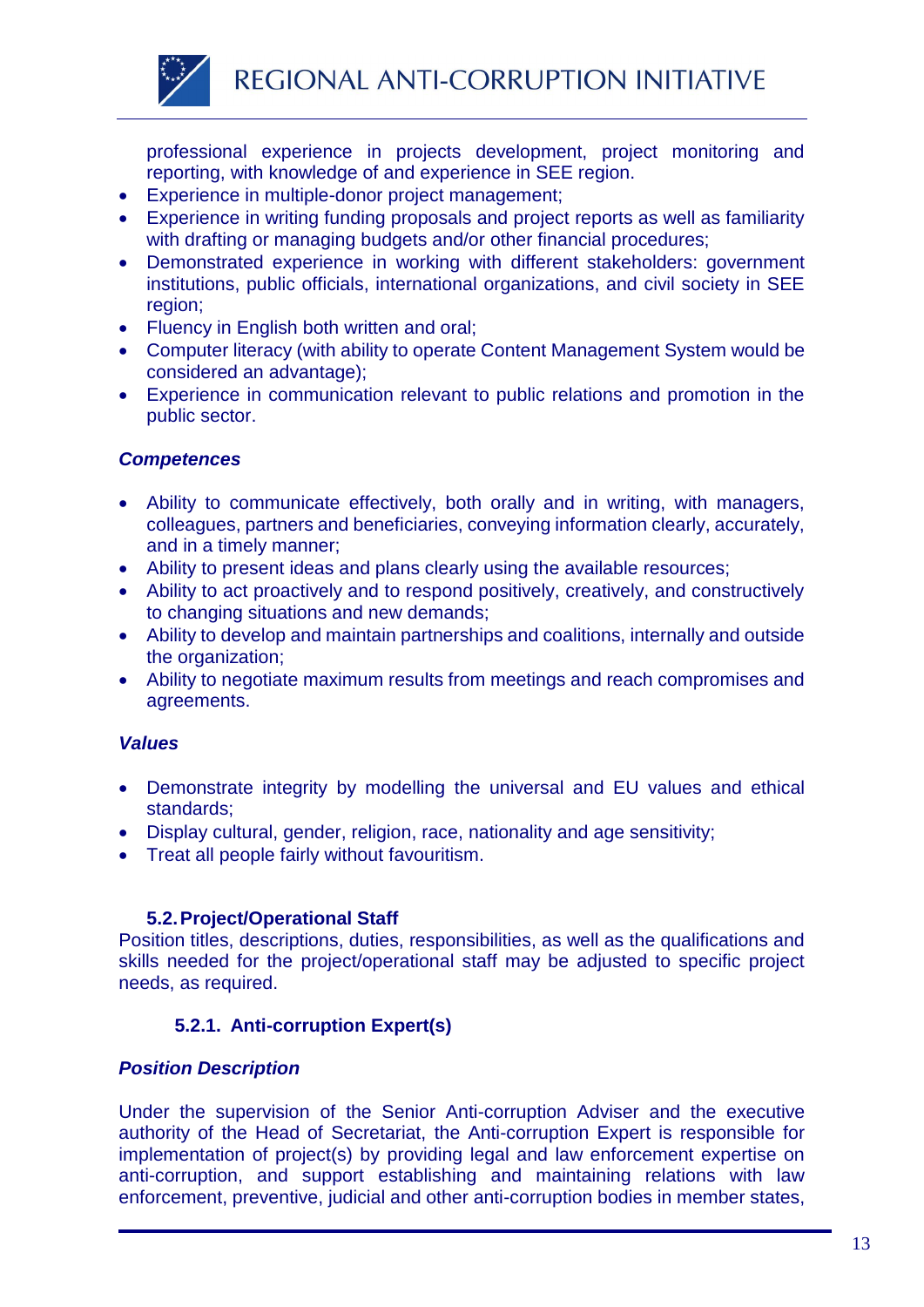

international organizations, non-governmental organizations, and other RAI stakeholders.

# *Main Duties and Responsibilities*

Expertize:

- Provides expert advice and input on anti-corruption issues;
- Supports Regional Anti-Corruption Initiative in development of RAI Work Plans and implementation of objectives and activities stipulated by the Work Plan;
- Supports establishing and maintaining cooperation with law enforcement, preventive, judicial and other anti-corruption bodies in member states, observers and other RAI partners;
- Develops different expert contents such as briefing papers, teaching materials, analysis, reports, etc.
- Participates, in close cooperation and coordination with the Chief Program and Communications Officer, in the development and drafting of project proposals;
- Implements RAI project activities in close cooperation with the Senior Anticorruption Adviser and contributes to project monitoring and reporting;
- Actively participates in projects development, as well as implementation of projects adhering to contracted logframe, budget and monitoring schedules
- Advise and liaise on technical matters and guidance on anti-corruption and on technical contributions to regional training programs conducted by RAI;
- Participates and represents the Secretariat in anti-corruption events, as required.

Partnerships:

- Support establishing and maintaining relations with other international and regional organizations, non-governmental organizations, and other stakeholders dealing with anti-corruption;
- Supports the organization and participates in meetings with donors and partners.

Management:

- Provides guidance and know-how to RAI interns.
- Performs other specific tasks relevant to the work of the Secretariat and the level of authority as required.

- A citizenship of a Regional Anti-corruption Initiative's member country;
- University degree in Law, Criminal Justice, Political Science or Security studies;
- Three years of professional experience in law, law enforcement or related anticorruption field;
- Expert level experience with international organizations or bodies with anticorruption competences ;
- Be familiar with UN, OECD, European Commission, and Council of Europe standards related to anti-corruption;
- Fluency in English both written and oral and at least one other language of the region;
- Computer literacy (with ability to operate Content Management System would be considered an advantage).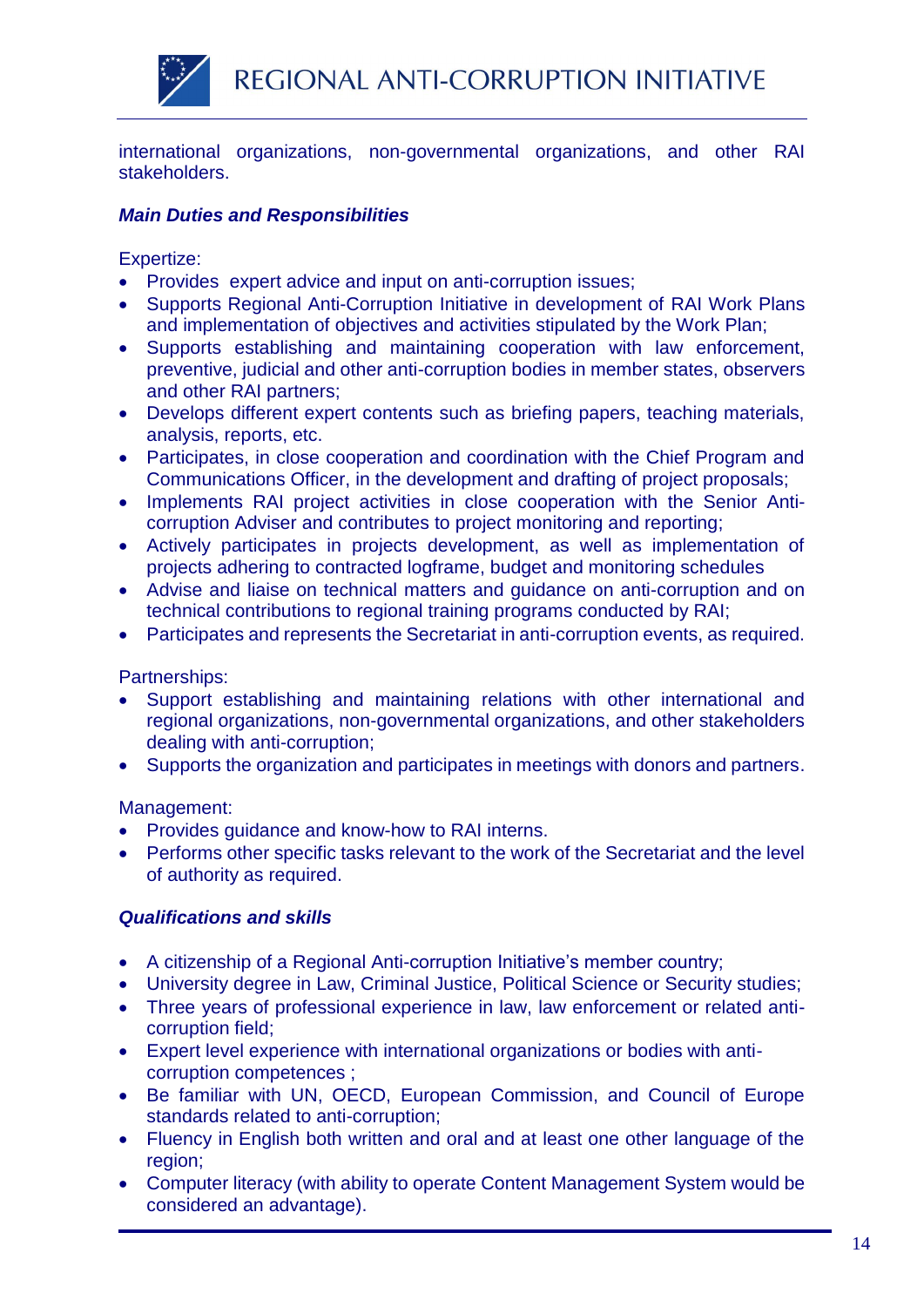

- Ability to develop and maintain partnerships, internally and outside the organization;
- Be able to act proactively and to respond positively, creatively, and constructively to changing situations and new demands;
- Have strong organizational skills and be capable of initiative and innovation;
- Work well independently and in teams to achieve collective goals through active participation.

# *Values*

- Demonstrate integrity by modelling the universal and EU values and ethical standards;
- Display cultural, gender, religion, race, nationality and age sensitivity;
- Treat all people fairly without favouritism.

# **5.2.2. Finance and Administration Assistant(s)**

#### *Position Description*

Under the direct supervision of the Chief Finance and Operations Officer and the executive authority of the Head of Secretariat, the Finance and Administration Assistant provides support to implementation of project(s), office budget management and accounting as well as overall administration support ensuring high quality, accuracy and consistency of work.

# *Main Duties and Responsibilities*

Financial support:

- Assists Chief Finance and Operations Officer in the development of annual budgets;
- Assists in the provision of accurate and timely financial reports;
- Makes daily cash/bank payments and ensuring all payments are done in compliance with relevant policies and procedures, correctly authorised, coded and supported by relevant forms and documentation;
- Prepares regular cash counts and reconciliation of cash;
- Administers payroll and contributions and tax reporting for all international and local staff in accordance with national legislation and internal procedures.

Administration support:

- Establishes, maintains and updates shared documents, filling system and inventory list;
- Maintains and updates the attendance record for all staff: annual leave, sick leave, compensation leave, maternity/paternity, etc. as defined in the Office Policies Manual;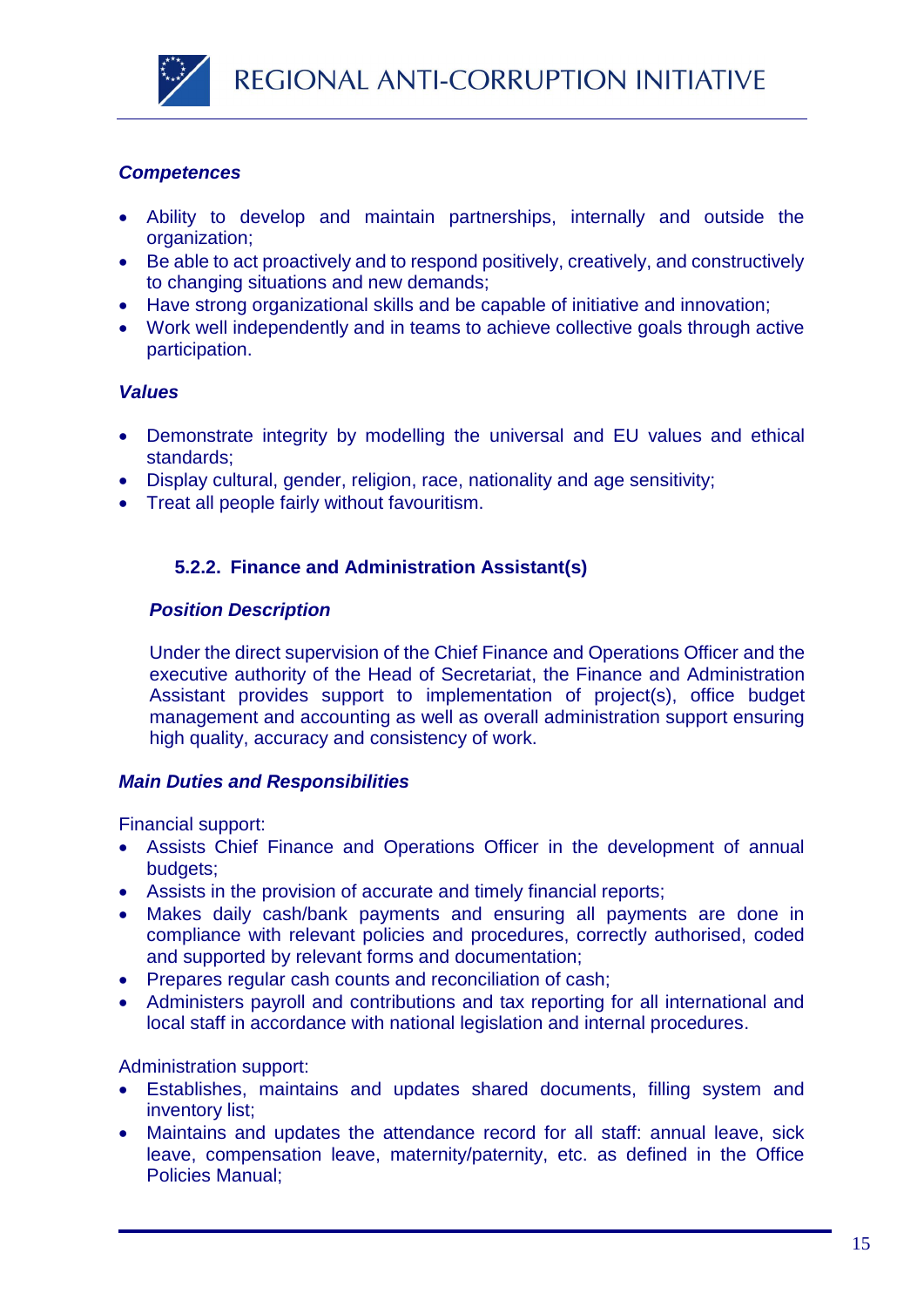

- Actively participates in projects development, as well as implementation of projects adhering to contracted logframe, budget and monitoring schedules
- Is in charge of logistical aspects in organization of conferences, workshops and other Secretariat's events;
- Provides verbal and written translations as required;
- Administers and maintains the roster of pre-vetted experts;
- Provides general administrative support to Secretariat staff, the Chairperson and the Steering Group, as coordinated by the Chief Finance and Operation Officer.

Performs other specific tasks relevant to the work of the Secretariat and the level of authority as required;

# *Qualifications and skills*

- A citizenship of Bosnia and Herzegovina;
- University Degree or equivalent in in public or business administration, management, finance, accounting or economics;
- 2 years of relevant experience in finance and administration, preferably in international organizations;
- Demonstrated experience in organization of conferences, workshops and/or training programs;
- Demonstrated work experience with different stakeholders: government institutions, public officials, international organizations, and civil society;
- Professional fluency in English both written and oral;
- Computer literacy.

# *Competences*

- Excellent communication, planning and organizational skills with ability to maintain confidentiality in all aspects of work;
- Work well independently and in team to achieve collective goals through active participation;
- Focus on impacts and results and responds positively to feedback;
- Ability to prioritize the workload to ensure programme deadlines are met.

#### *Values*

- Demonstrate integrity by modelling the universal and EU values and ethical standards;
- Display cultural, gender, religion, race, nationality and age sensitivity;
- Treat all people fairly without favouritism.

# **5.2.3. Project Officer(s)**

# *Position Description*

Under the direct supervision of the Chief Program and Communications and the executive authority of the Head of Secretariat, the Project Officer is responsible for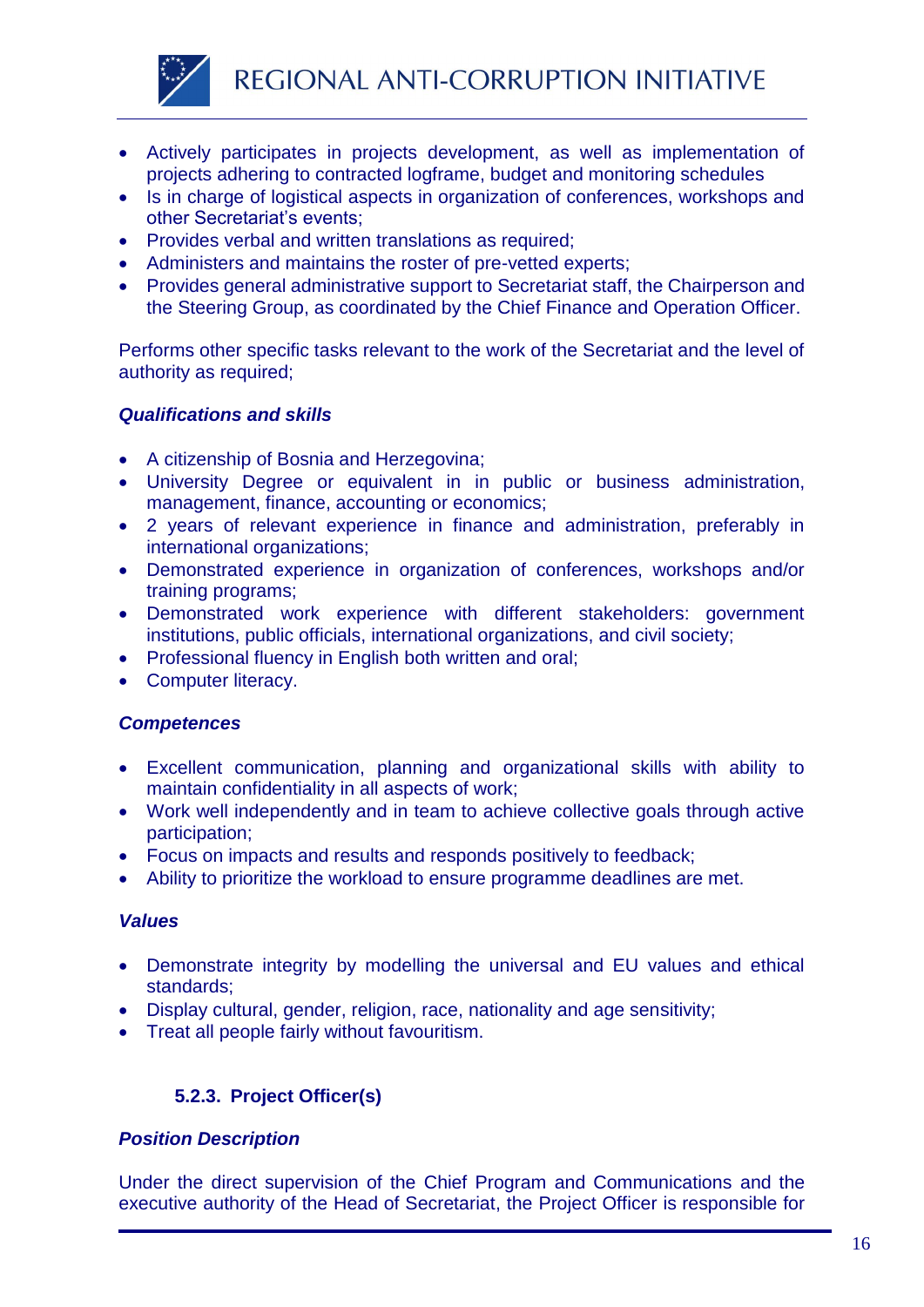

operational management and administration of the project(s) implemented by Secretariat. This includes cooperation with relevant public institutions in the SEE region, as well as working with civil society and international organizations active in the field of anti-corruption. Project Officer will also be required to deliver effective and efficient financial and administrative management of the respective project(s). Position requires frequent travel in the SEE region.

# *Main Duties and Responsibilities*

Programme Implementation:

- Acts as a focal point for project(s) beneficiaries and maintains cooperation with stakeholders, in collaboration with other team members;
- Ensures adherence to relevant logframe objectives, action plans and budgets and quality assurance of implemented outputs;
- Assists Chief Program and Communications Officer to collect project cycle information in order to timely produce progress reports;
- Acts as event organizer of the project(s) through organization and coordination of regional working groups, conferences, workshops and training programs; facilitates agenda development and communication with beneficiaries;
- Coordinates with and supports Chief Finance and Operations Officer for administrative, technical and financial management of the project(s); especially insures verification of invoices, cash advances, reimbursement, and purchase orders in accordance with Donor and RAI terms and conditions;
- Administers procurement processes related to implementation of the project(s) in accordance with donor and RAI procurement guidelines;
- Participates and presents the project(s) internally and in inter-agency meetings when needed.

Partnership development and Communication:

- Establishes effective relations and maintains communication with project(s) beneficiaries, donors and key partners (multi-sectoral, government and nongovernment) at national and regional levels;
- Promotes RAI mission and values at meetings and other regional events, in particular human rights-based approach and gender equality;
- Provides support to the development of press releases/event minutes on project(s)-related activities;
- Provides inputs to communications and promotion products and materials, to ensure accurate information and quality.

People Management

- Participates in the recruitment and selection of project(s) related experts and other staff, as required;
- Takes lead in preparation of contracts for experts and other related staff and make sure the objectives of assignment are met within set deadlines and quality.

Performs other specific tasks relevant to the work of the Secretariat and the level of authority as required.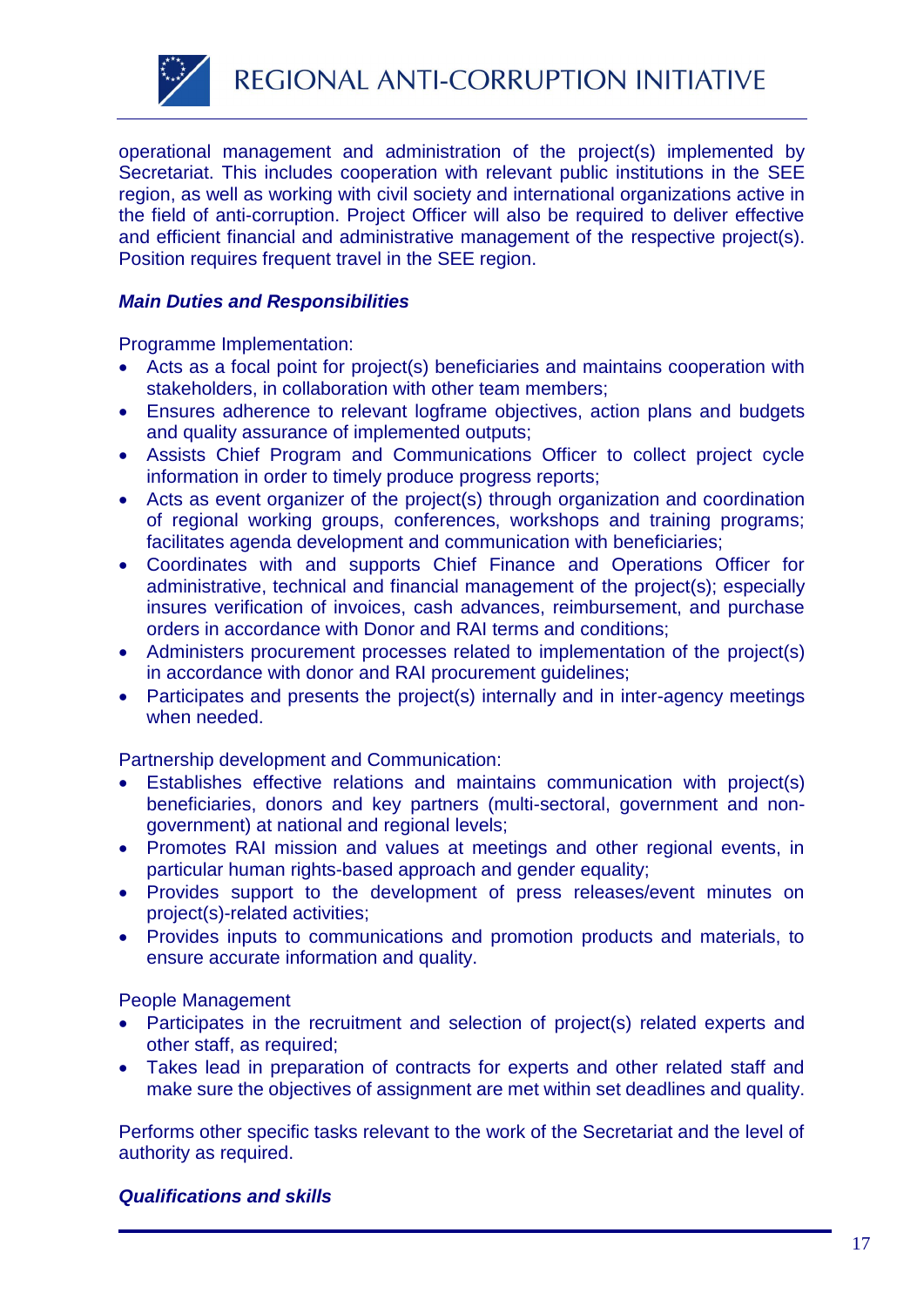

- A citizenship of a Regional Anti-corruption Initiative's member country;
- University degree in management, business administration or public administration (alternatively University degree in other social sciences field supported by relevant experience in project development and implementation may be accepted);
- Minimum of 3 years of working experience in implementation of development projects in public sector or civil society. Experience in implementation of projects in justice and home affairs sector would be considered an advantage;
- Work experience on administrative and financial matters (including financial record-keeping);
- Demonstrated experience in working with different stakeholders: government institutions, public officials, international organizations, and civil society;
- Knowledge and experience in project cycle management;
- Experience in assignments related to organization of conferences, workshops, and/or training programs;
- Track record of similar assignments with donor-funded projects in the SEE region would be considered an asset;
- Familiarity in working with anti-corruption issues would be considered a strong asset;
- Fluency in English both written and oral;
- Computer literacy.

- Excellent communication, planning and organizational skills with ability to maintain confidentiality in all aspects of work;
- Ability to work in demanding environment and within limited time frames;
- Work well independently and in teams to achieve collective goals through active participation;
- Ability to present ideas and plans clearly using the available resources;
- Focus on impacts and results for the partners and responds positively to feedback;
- Ability to prioritize the workload to ensure project(s) deadlines are met.

# *Values*

- Demonstrate integrity by modelling the universal and EU values and ethical standards;
- Display cultural, gender, religion, race, nationality and age sensitivity;
- Treat all people fairly without favouritism.

# **5.2.4. Interns**

# *Tasks*

Under the guidance and direct supervision of the Senior Anti-corruption Adviser, the intern works within the Secretariat implementing the programmatic objectives of the Organization.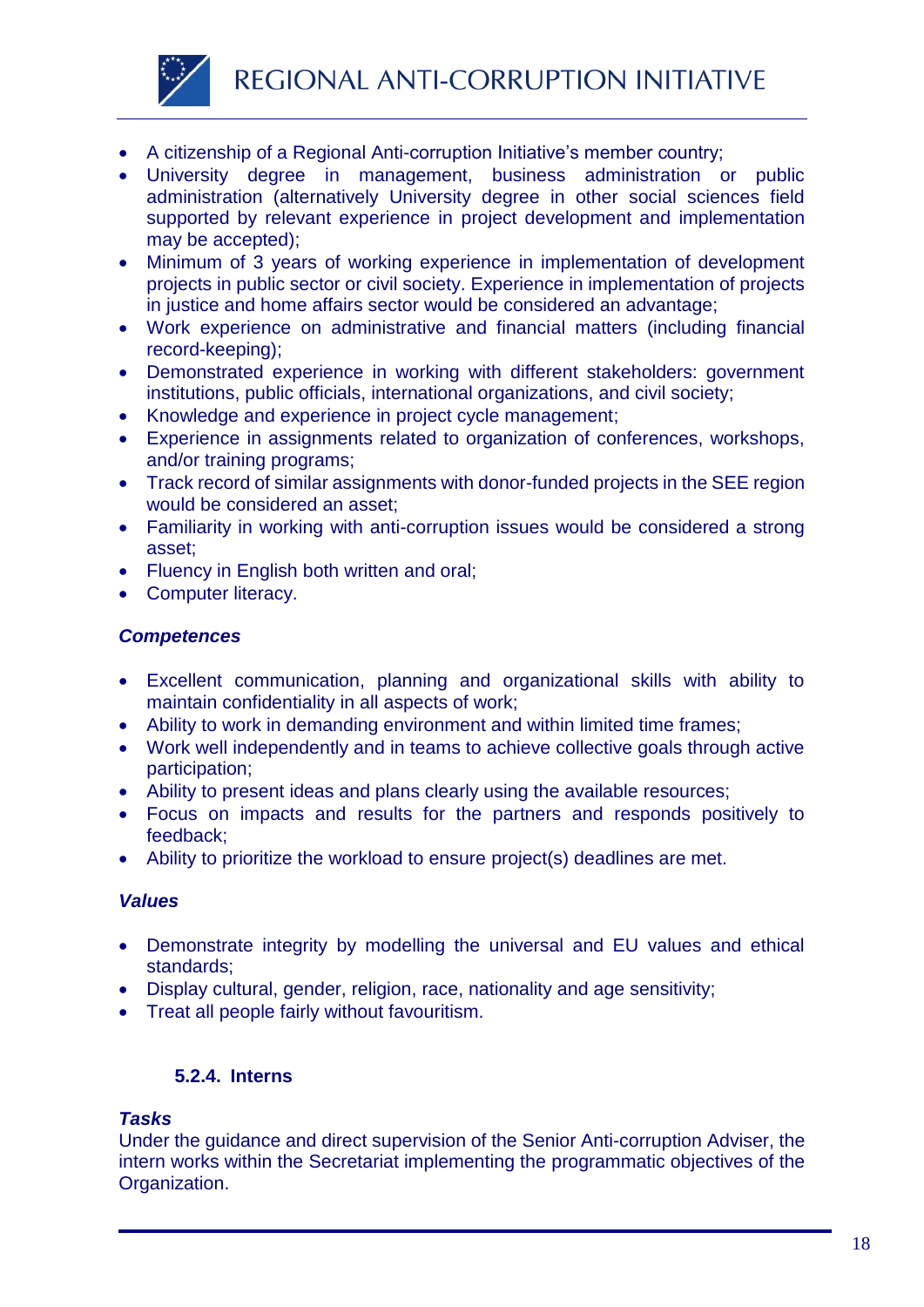

Under the same conditions, the Intern provides substantive input and active involvement to the ongoing projects/activities and performs the following tasks and duties:

- Provide substantive input and active involvement to the running projects;
- Assist to the development and updating of the RAI's Online Resource Centre;
- Support the Secretariat staff in order to ensure the efficient preparation and delivery of RAI meetings and events;
- Perform other related tasks as directed by his/her direct supervisor.

The terms of reference describing the tasks of interns shall be prepared at an appropriate level of complexity and variety.

The Secretariat shall seek to create a working environment conducive to intern's substantive learning and professional development. The Senior Anti-corruption Adviser will provide guidance and know-how to the intern, assess the intern's achievements and prepare the intern's evaluation report, which will be delivered, along with the certificate, at the end of the above-mentioned period. If needed, the intern shall be asked to finalize by the end of the internship period a thematic study.

# *Qualifications required/Profile*

- Bachelor's degree in Law, Political Science, Security Studies, or related field;
- Good knowledge of anti-corruption policy and strategic studies as well as of the justice and home affairs environment of the EU and SEE region;
- Strong organizational skills and self-motivation;
- Well-developed skills in research, analysis, and writing;
- Excellent knowledge of English and any other lingua franca in SEE region is an advantage;
- Working proficiency in word processing and IT basics;
- Ability to work co-operatively with people of different ethnic and national backgrounds;
- Experience and ability to work in a demanding environment and within limited time frames.

# *Status, responsibilities and obligations*

Interns are not entitled to the privileges and immunities extended by the host country to the staff of Secretariat.

Interns shall not be sought or accepted as substitutes for staff to be recruited. Interns shall not represent the RAI and its Secretariat in any official capacity.

Interns shall observe all applicable rules, regulations, instructions, procedures and directives of the Organization notwithstanding their status.

Interns shall provide Secretariat with a copy of all materials prepared by them during the internship. The Secretariat shall be entitled to all property rights, including but